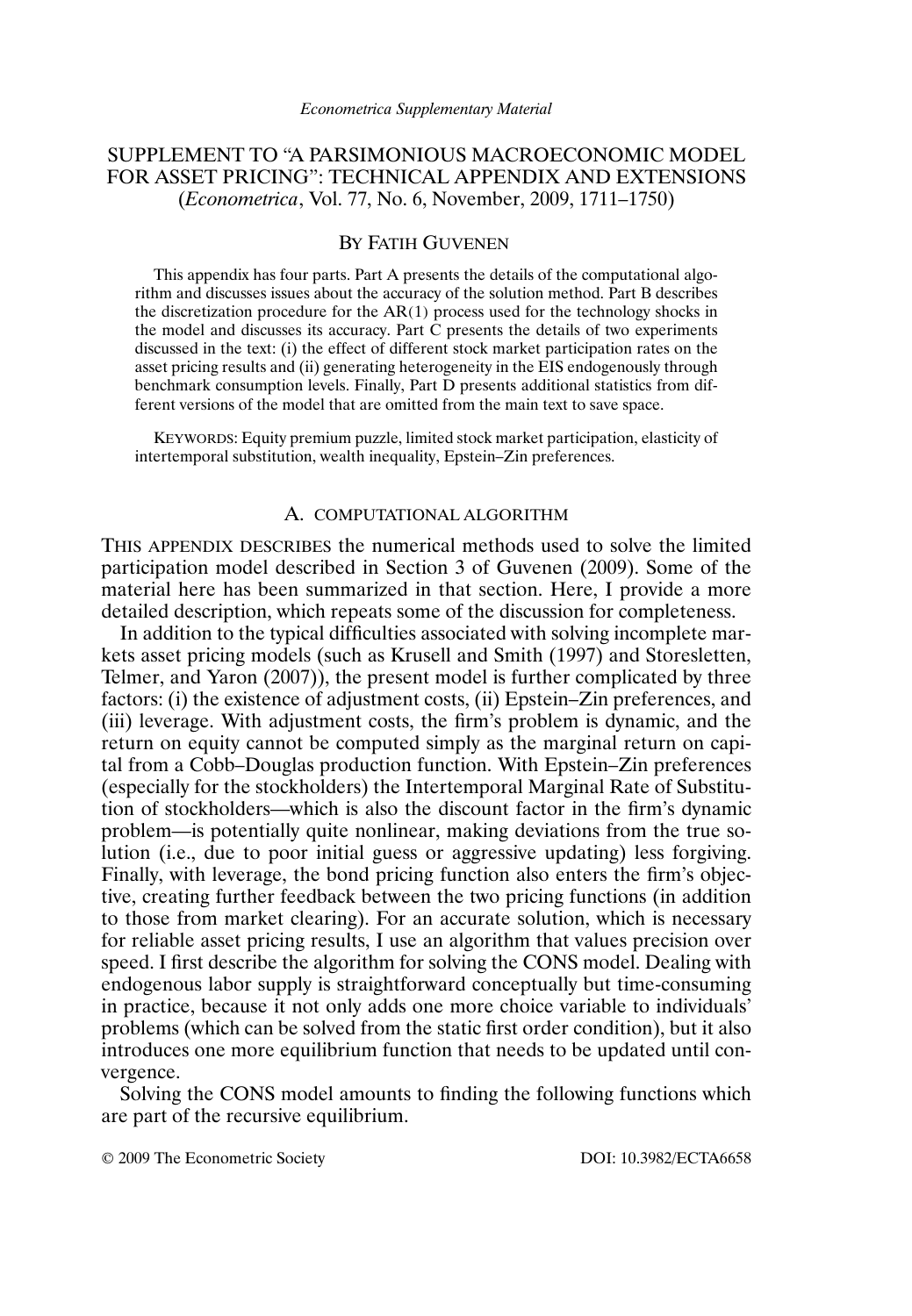(i) Value functions  $(V^i(\omega; Y))$  and decision rules  $c^i(\omega; Y)$ ,  $b^i(\omega; Y)$  for each agent  $i = h, n$  and  $s'(\omega; Y)$ .

(ii) Optimal investment rule for the firm,  $I(Y)$ .

(iii) The equilibrium stock and bond pricing functions,  $P^{s}(\mathbf{Y})$  and  $P^{f}(\mathbf{Y})$ .

(iv) The equilibrium laws of motion  $\Gamma_K(Y)$  and  $\Gamma_B(Y)$  for the wealth distribution.

Before describing the algorithm, two points need to be discussed. First, the investment decision of the firm is dynamic and is obtained as the solution to equations (1) and (2) in the text. Although this dynamic program has a single (dynamic) choice variable and is conceptually straightforward to solve, there are some practical issues that complicate the solution. First, with Epstein–Zin preferences, future dividends,  $D_{t+1}$ , in the firm's objective are discounted by

$$
\frac{\Lambda_{t+1}}{\Lambda_t} = \beta^{(1-\alpha)/(1-\rho)} \left(\frac{c_{t+1}}{c_t}\right)^{-\rho} \left[\frac{\frac{V_{t+1}}{c_t}}{\left[\left(\frac{V_t}{c_t}\right)^{1-\rho} - (1-\beta)\right]^{1/(1-\rho)}}\right]^{\rho-\alpha},\,
$$

which depends on the consumption decision rule, value function, and future values of individual and aggregate state variables.1 The problem is that even if the initial guesses for these different functions are modestly different from the actual solutions, the values of state variables in the distant future—obtained by iterating on these initial guesses—may be quite far off their true values, which then distorts the objective function by changing the weights assigned to the dividend stream in different states. This problem becomes worse when  $\beta$ is close to 1 (as is here,  $\beta = 0.9966$ ) so that future dividends have a greater impact on the objective function. This requires starting with a good initial guess—which is the challenge—and updating equilibrium functions very gradually.

Second, unlike in models without adjustment costs (such as Krusell and Smith (1997)), here the return on capital is not equal to the marginal product of capital and depends on the stock price in the next period as well. Thus, one must solve jointly for  $P^f(Y)$  and  $P^s(Y)$ . It turns out to be simpler (and more stable) to obtain the stock price using the present value condition of the firm rather than searching jointly for the market clearing stock and bond prices. The details of the algorithm are as follows:

*Step* 0—Initialization:

(a) First choose a grid for the state space. I use 25 points<sup>2</sup> each for  $\omega^h$ and  $\omega$ <sup>n</sup>; 5 and 20 points in K and B directions, respectively (using 60—10 and

<sup>1</sup>Notice that when  $\alpha = \rho$ , this IMRS reduces to the standard one under expected utility:  $\beta(C_{t+1}^h/C_t^h)$ 

<sup>2</sup>Notice that I am using very few points in the  $\omega$  direction. This is because the Epstein–Zin formulation of the utility function yields a linear value function in  $\omega$  when markets are complete.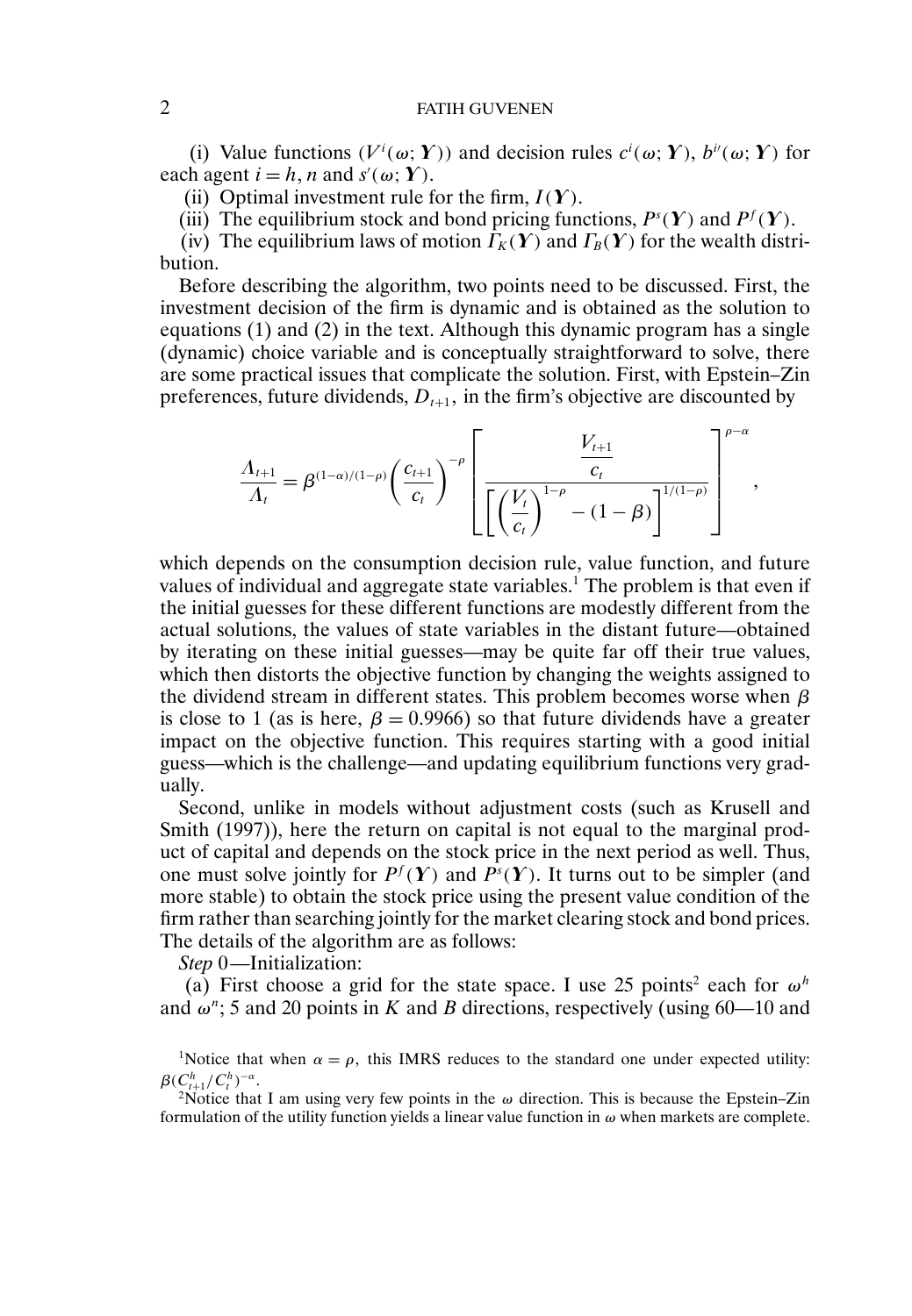30 points in each of these directions, respectively—had no noticeable impact); and a 15-state Markov approximation to  $Z$ . In the rest, let i and j index grid points and iteration number, respectively. All the steps below are performed for each point in the state space,  $\boldsymbol{Y}$ , and off-grid values are obtained by cubic spline interpolation.

(b) As explained above, the initial choices for the laws of motion and pricing functions are critical because they affect future values of state variables (for a given fixed state today) and thus the objective function of the firm. Initial guesses for  $\Gamma_K^0(Y)$ ,  $\Gamma_B^0(Y)$ ,  $P^{B,0}(Y)$ , and  $c^{h,0}(\omega;Y)$  are obtained by solving a simpler model where adjustment costs and leverage are eliminated and  $\alpha = \rho$ . This model is much simpler to solve, and the solution algorithm is described in an earlier paper (Guvenen (2006)) and is therefore omitted here. To obtain  $P^{s,0}(\boldsymbol{Y})$  I proceed as follows:

(i) First, solve the firm's investment problem using the initial guesses above to construct the discount factor and future values of aggregate state variables. Note, however, that stockholders' wealth,  $\varpi^{h'} = ((P^{s'} + D') - B') / \mu$ , needed to construct the discount factor, itself depends on  $(P<sup>s</sup> + D)$ , which I do not have yet. Thus, I replace it with  $(1 + R(K, Z))K$ , where R is simply the marginal return on capital using the Cobb–Douglas production function. The two values become closer as adjustment costs are relaxed.

(ii) Using  $I^0(Y)$ , obtain  $D^0(Y)$  using the definition of dividends. Define and initialize the auxiliary variable  $\overline{P}^0(K, B, Z) = K$ , where the superscript indexes the iteration number in the miniloop below (indexed by  $m$ ). Now iterate on the mapping until  $m = 50$ ,

$$
(S1) \qquad \overline{P}^{m+1}(\boldsymbol{Y}) = E\bigg[\beta \frac{\Lambda(\boldsymbol{Y}')}{\Lambda(\boldsymbol{Y})}(D^0(\boldsymbol{Y}') + \overline{P}^m(\boldsymbol{Y}'))|\boldsymbol{Y}\bigg],
$$

and set  $P^{s,0}(\boldsymbol{Y}) = \overline{P}^{50}(\boldsymbol{Y}).$ 

Taking the initial conditions above and setting  $j = 1$ , start the iteration:

*Step* 1—Solve Each Agent's Dynamic Problem: This is a standard dynamic programming problem, so I omit a detailed description. Having said that, I should also note that this problem has one distinguishing feature: Epstein– Zin preferences. This feature actually makes the solution faster than with CRRA preferences. To see why, note that with CRRA utility and complete markets, $3$  the value function has the same isoelastic form—and the same curvature—as the period utility function (cf. Samuelson (1969)). Consequently, when risk aversion is high the value function inherits the same high curvature, which then necessitates a large number of grid points in the financial

In this framework, markets are incomplete but deviations from linearity are not substantial except all lower wealth levels, so a small number of points together with a spline interpolation provides an accurate approximation.

<sup>&</sup>lt;sup>3</sup>Complete markets are necessary to make human wealth tradeable.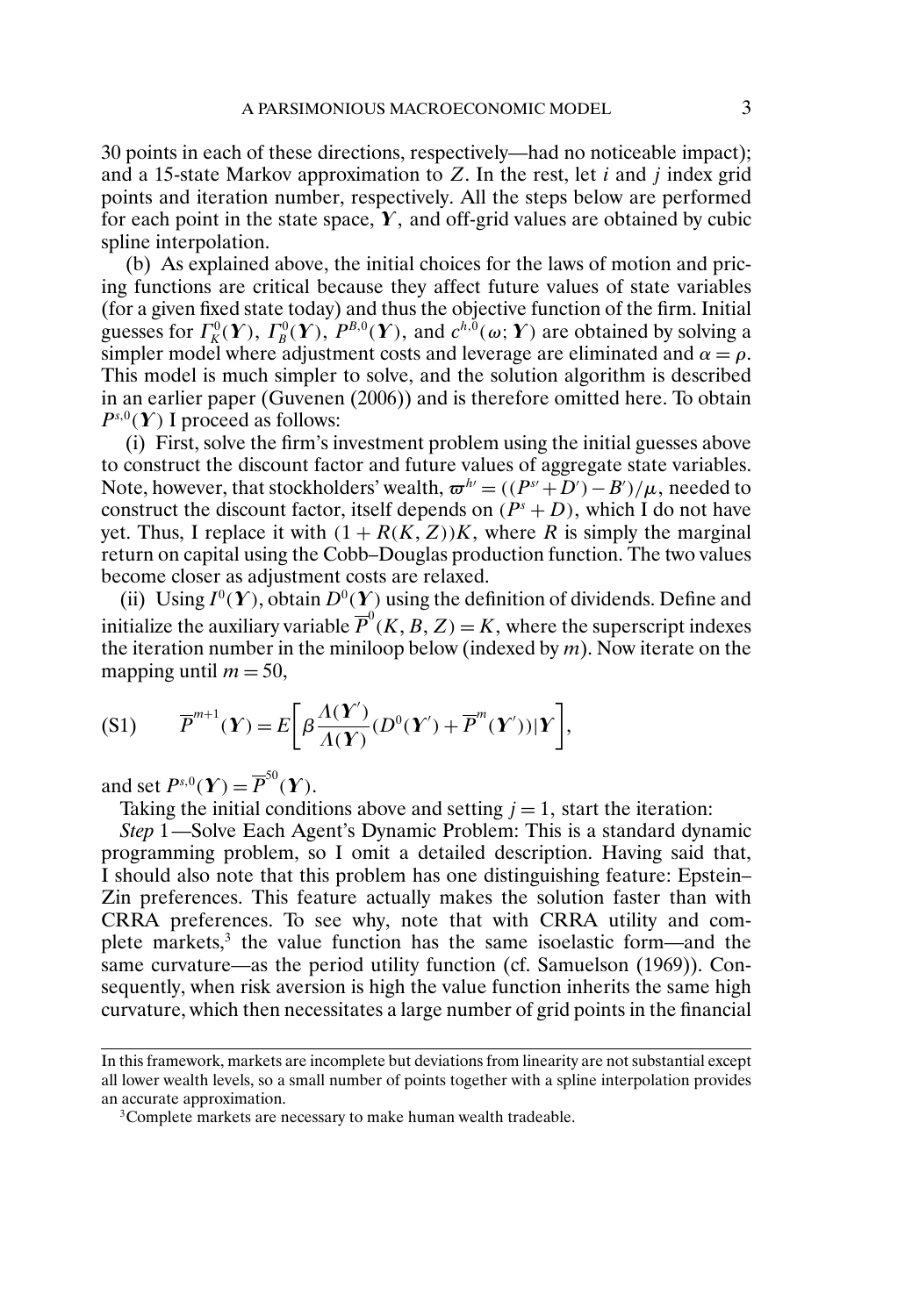wealth direction to obtain an accurate approximation during the value function iteration. In contrast, with the formulation of recursive preferences used in equation (S1), the value function becomes *linear* in financial wealth (cf. Epstein (1988)), which makes it extremely convenient to interpolate with far fewer grid points. $4$  For example, using CRRA preferences with a risk aversion of 10, about 200 grid points were required for a sufficiently accurate approximation, whereas about 30 points were sufficient with the recursive preferences formulation.

*Step* 2—Update Equilibrium Functions:

(a) Solve the firm's investment problem as in (i) and (ii) in Step 0, using  $c^{h,j}(\omega; Y)$  and  $V^{h,j}(\omega; Y)$  obtained in Step 1 to construct the discount factor. Note also that  $\varpi^{h'} = ((P^{s'} + D') - B')/\mu$ .

(b) Obtain  $D^j(Y)$  using  $I^j(Y)$ .

(c) Obtain  $\Gamma_K^j(Y)$  using  $I^j(Y)$ :  $K' = (1 - \delta)K + \Phi(I^j/K)K$ .

(d) Obtain  $P^{s,j}(\Upsilon)$  using the updated consumption and dividend decision rules via the recursion (S1). Note that I set the initial condition  $\overline{P}^0(Y) =$  $P^{s,j-1}(\boldsymbol{Y})$  in Step 0(b)(ii).

*Step* 3—Update the Bond Pricing Function: The method amounts to finding a bond price (at a given grid point  $Y_i$  in iteration j), which clears the bond market when both agents take  $P^{f,j-1}(\boldsymbol{Y})$ , and (the newly updated)  $P^{s,j}(\boldsymbol{Y})$  to apply in all future periods (this approach follows Krusell and Smith (1997)).

Specifically, in iteration j, at each grid point for current state  $Y_i$ , we want to find the new bond price  $q^{j}(\mathbf{Y}_{i})$  which clears the bond market today, when agents take  $P^{f, j-1}$ (Y) to apply to all future dates. More specifically, first solve the following maximization problem for the stockholder and with  $s' \equiv 0$  for the non-stockholder:

$$
\max_{b',s'} \bigl( (1-\beta)c^{1-\rho} + \beta \bigl( E[V(\omega';Y')^{1-\alpha}|Y] \bigr)^{(1-\rho)/(1-\alpha)} \bigr)^{1/(1-\rho)}
$$

s.t.

$$
c + \widehat{q}b' + s' \le \omega + W(K, Z),
$$
  
\n
$$
\omega' = b' + s'(P^s(\mathbf{Y}') + D(\mathbf{Y}')),
$$
  
\n
$$
K' = \Gamma_K(\mathbf{Y}),
$$
  
\n
$$
B' = \Gamma_B(\mathbf{Y}),
$$
  
\n
$$
b' \ge \underline{B}.
$$

4Of course, markets are incomplete in our environment, so the value function is not exactly linear. However, deviations from linearity are concentrated at the lower end of the wealth grid and, in any case, are far less severe than with CRRA utility, making recursive preferences still much more convenient to use.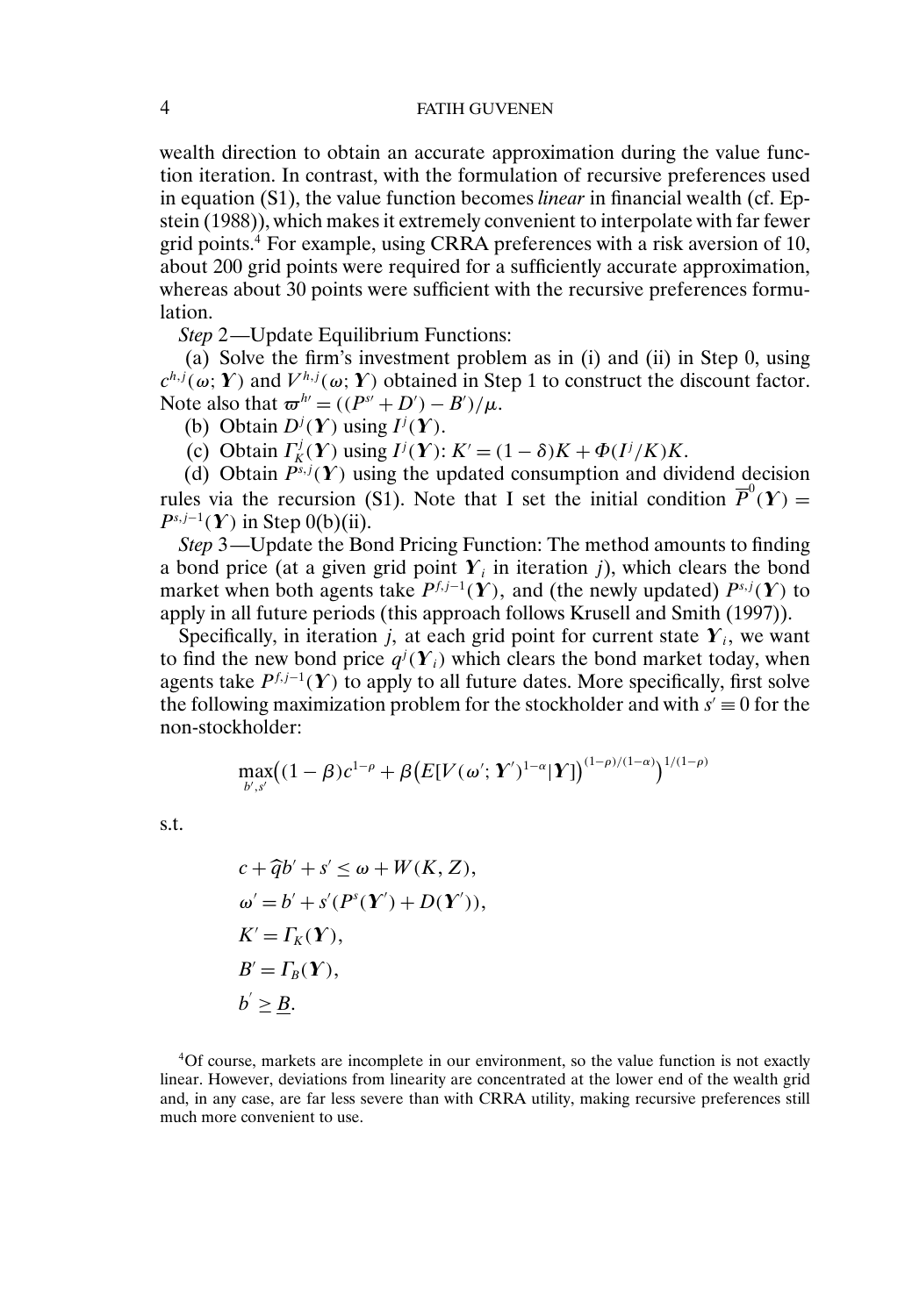Note that this is not a standard Bellman equation: agents treat the current period bond price as a parameter,  $\hat{q}$ , but take future bond pricing function to be  $P^{f,j-1}(\boldsymbol{Y})$ . This problem will give rise to bond holding rules  $b^h(\omega; \boldsymbol{Y}, \widehat{q})$  and  $\widetilde{b}^n(\omega; Y, \widehat{q})$  as a function of the current bond price  $\widehat{q}$ . Then, at each grid point  $\boldsymbol{Y}_i$ , search over the bond price  $\widehat{q}$  to find  $q_i^*$  such that the bond market clears:

$$
|\mu \widetilde{b}^h(\omega; \boldsymbol{Y}, q_i^*) + (1 - \mu) \widetilde{b}^h(\omega; \boldsymbol{Y}, q_i^*) - \chi \overline{K}/q_i^*| < 10^{-8}.
$$

Then set  $q^{j}(\boldsymbol{Y}_{i}) = q^{*}(\boldsymbol{Y}_{i}).$ 

Trying to simultaneously clear both markets and update the stock price as well in this step creates instability in the algorithm and often fails to converge. Instead, the iterative method described here (updating  $P^{s,j}$  from (S1) and  $\tilde{P}^{f,j}$ from market clearing) works quite well in practice. At the end, I will also verify that the stock market clears:  $\mu s' = 1$ .

*Step* 4—Obtain  $\Gamma_B^j(Y)$ :  $B' = (1 - \mu)b^n(\boldsymbol{\varpi}^n, Y)$ , where  $b^n$  is the non-stockholders' bond choice at the market clearing bond price in Step 3 (and not the one obtained in Step 1).

*Step* 5—Iterate on Steps 1–4 until convergence. I require maximum percentage deviation in consecutive updates to be less than  $10^{-6}$  for  $P^f$ ,  $10^{-4}$  for  $P^s$ , and 10−<sup>5</sup> for aggregate laws of motion and market clearing conditions. Tightening these convergence criteria did not have any noticeable effect on the results. (That is, the statistics of interest reported in the paper stabilize once these discrepancies are below the stated tolerances and further iteration on Steps 1–4 does not change these results.) Finally, I also check  $\mu s' = 1$  even though this condition was not explicitly imposed in updating the stock price. It holds very precisely (deviation less than  $10^{-5}$ ) at the solution.

Another point that should be kept in mind is that the convergence of the algorithm also depends on the particular choice of parameters. As a rough guideline, parameter choices that imply higher curvature in various functions (e.g., higher adjustment costs (lower  $\xi$ ), higher risk aversion of stockholders, lower EIS of non-stockholders, large amounts of leverage, etc.) make it harder for the algorithm to converge successfully. In such cases, it is useful to start from an easier case (say, a lower risk aversion) and use the solution to this problem as the initial guess for the subsequent case which gradually increases the risk aversion toward the ultimate parametrization of interest.

The results reported in the paper are obtained by compiling these codes using the Absoft V10.1 compiler for Mac OSX with relatively aggressive optimization (-m64 -O3 -speed\_math=8, autoparallel). On a MacPro Workstation with 8-core 3.2 GHz Xeon processors, it takes about 9 hours 15 minutes for the CONS model and 13 hours and 35 minutes for the GHH model without leverage to converge to the bounds specified above. With leverage, the required times are about 55 hours for the CONS model and about 65 hours for the GHH model.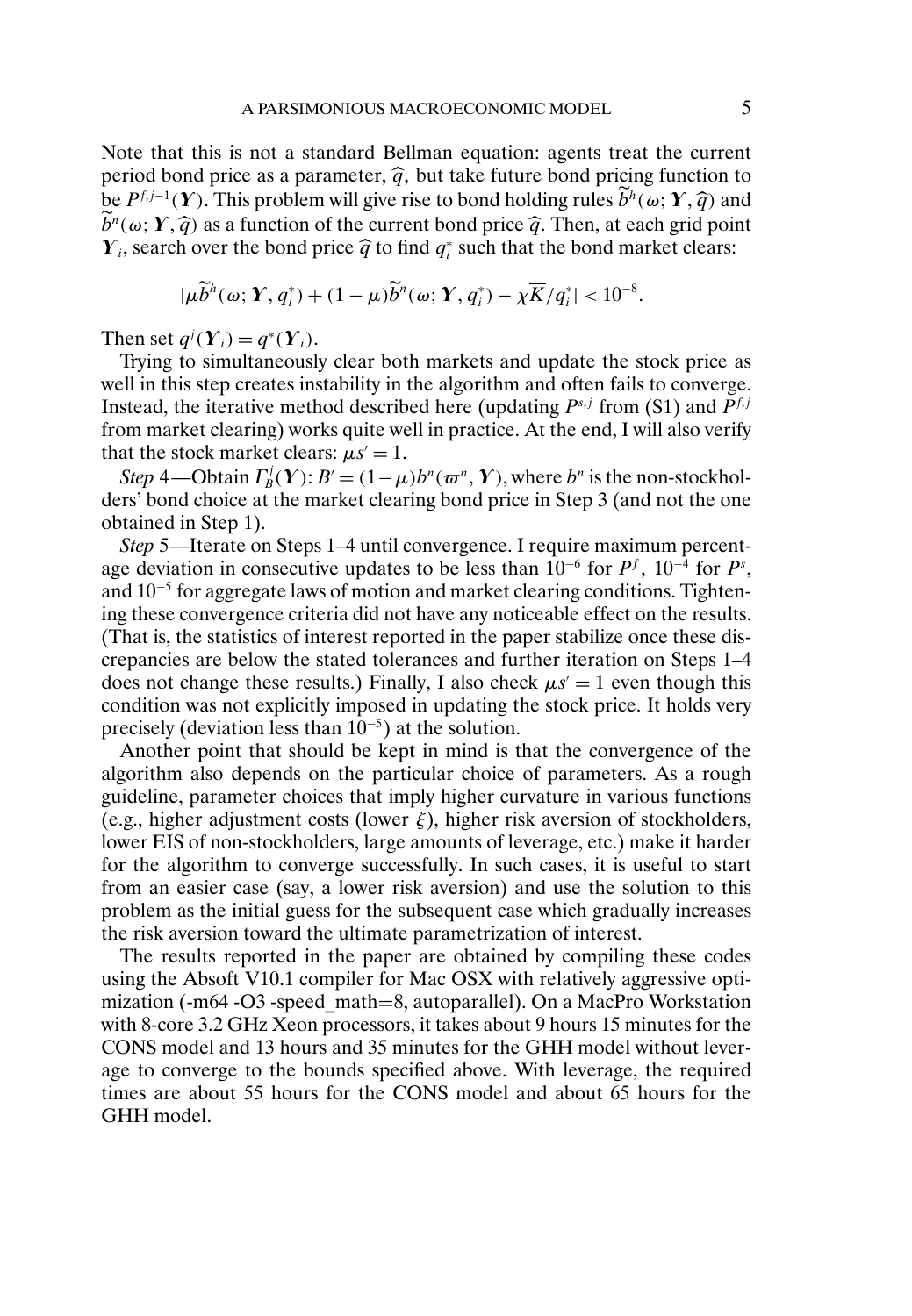| AUTOCORRELATION STRUCTURE OF THE MARKOV CHAIN APPROXIMATION |                        |       |       |       |       |  |  |  |
|-------------------------------------------------------------|------------------------|-------|-------|-------|-------|--|--|--|
|                                                             | Autocorrelation at Lag |       |       |       |       |  |  |  |
|                                                             |                        |       | 3     | 4     |       |  |  |  |
| AR(1)<br>Markov                                             | 0.976                  | 0.953 | 0.929 | 0.907 | 0.885 |  |  |  |
| approximation                                               | 0.974                  | 0.951 | 0.926 | 0.902 | 0.878 |  |  |  |

| <b>TABLE SI</b>                                            |
|------------------------------------------------------------|
| jtocorrelation Structure of the Markov Chain Approximation |

## B. DISCRETIZING THE AR(1) PROCESS FOR *Z*

The discretization method understates the true persistence of the  $AR(1)$ process. Therefore, to get a first order autocorrelation of 0.976 at monthly frequency, we first simulate an AR(1) process with  $\rho = 0.984$  for 100,000 periods. By applying Tauchen's (1986) method as described by Aiyagari (1993) using 15-state points, we obtain the desired transition matrix. Table SI shows that the generated Markov process provides a fairly accurate approximation.

### C. EXTENSIONS AND DISCUSSIONS

#### C.1. *Rising Participation in the Stock Market*

Given the various implications of limited participation for asset prices presented in the paper, a natural question to ask is, "What are the implications of the rising participation in the stock market observed since the 1990s?" A complete answer to this question would require solving for the transition path during this period, which will add substantially to the already high computational demands of the model. However, some insights can be gained by comparing outcomes across stationary equilibria with different participation rates, keeping in mind the well-known caveats associated with drawing inference from such a comparison for transitions.

I solve the GHH model with  $\mu$  set equal to 30%, corresponding to the highparticipation economy.<sup>5</sup> In this case, the equity premium is lower—3.8% compared to 42% before—since aggregate risk is now shared among a larger group of households. It is also less volatile, which mitigates the fall in the Sharpe ratio:  $0.22$  versus  $0.24$  before. It is important to note that the  $3.8\%$ figure is the ex ante equity premium, that is, what investors expect to receive looking forward. Therefore, this lower ex ante premium in the new steady state

<sup>5</sup>Although the fraction of households who own any positive amount of equity has been around 50% in the United States since 2000, many of the new participants hold very small amounts of equity. The 30% figure is chosen to roughly correspond to the set of households who own 99% of all equity outstanding (including indirect holdings through defined contribution plans; see, for example, Poterba (2000)).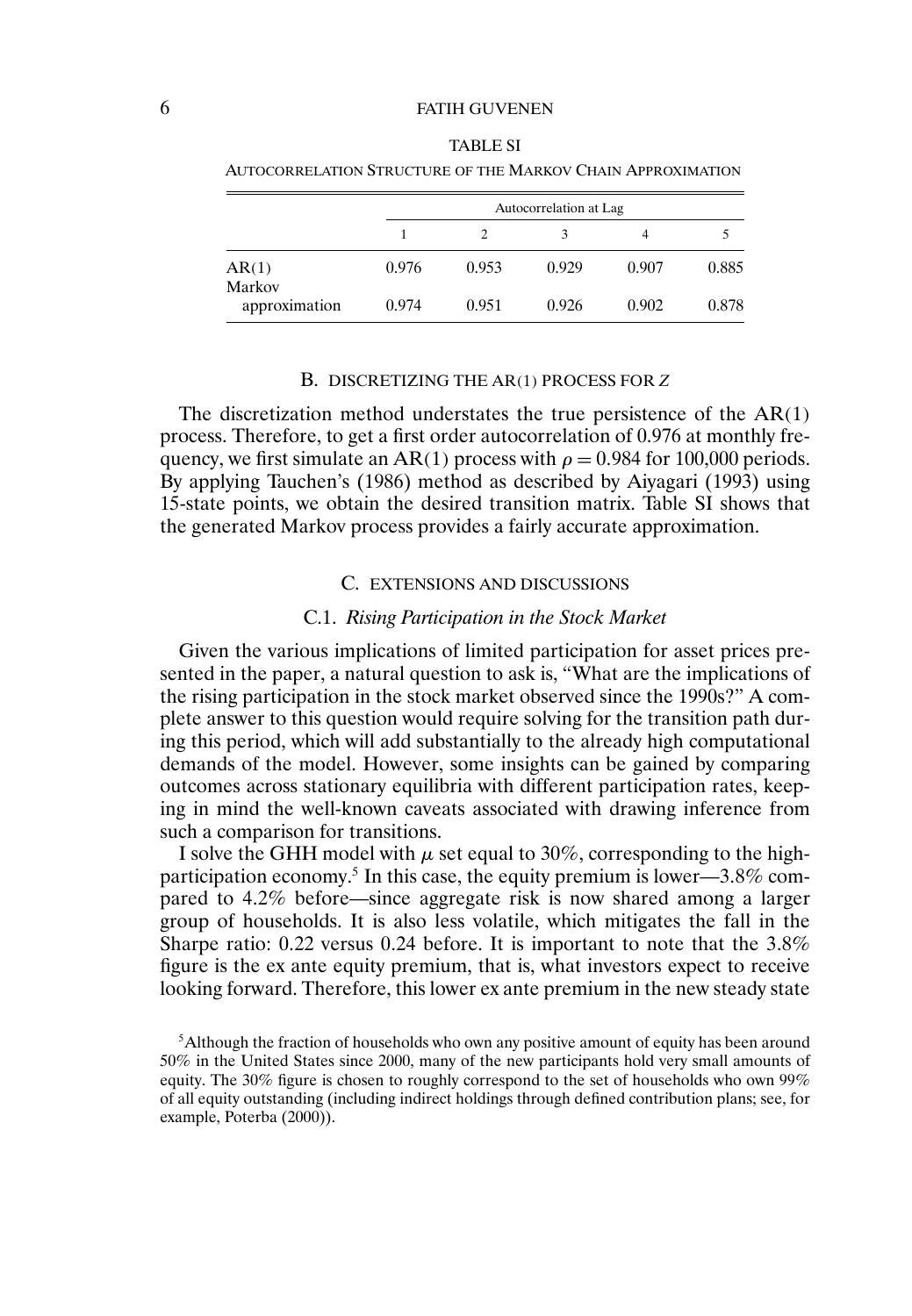does not necessarily imply that the *realized* premium during the transition is low. To the contrary, because equity becomes a less risky asset with higher participation, its price rises (278 compared to 247 in the first steady state), which is likely to generate a higher realized equity premium along the transition due to capital gains. This would be consistent with the experience of the U.S. economy after the 1990s (with a booming stock market and high realized premium).6 However, these results should be viewed as suggestive about the potential impact of rising participation on asset prices, because it is not clear how long such a transition would take given that the new participants are entering the stock market with a substantially lower wealth level than existing stockholders.

## C.2. *Endogenizing the Heterogeneity in the EIS*

In the paper, heterogeneity in the EIS is assumed as an exogenously given characteristic of stockholders and non-stockholders. Here, I show how this heterogeneity can be generated endogenously. To this end, assume that both agents have identical expected utility functions that feature "benchmark consumption levels":  $u^i = (c^i - aC)^{1-\rho}/(1-\rho)$ , where C is the aggregate consumption in a given period, which is taken to be exogenous by individuals. Because these preferences are nonhomothetic, the EIS of an individual endogenously rises with his consumption and, therefore, with his wealth level. But note that wealth inequality in this framework is mainly due to limited participation and is quite robust to changes in the curvature of the utility of both agents (see Guvenen (2006) for a detailed analysis of this point). Therefore, with these new preferences, stockholders continue to be much wealthier and, consequently, to consume more than non-stockholders, endogenously generating the same kind of heterogeneity in the EIS assumed exogenously in the main framework above.

I solve the model with these preferences, and set  $\rho = 3$  and  $a = 0.6$ . When aggregate consumption is normalized to 1, the per capita consumption in this model is 1.55 for stockholders and 0.89 for non-stockholders, which generates eis<sup>h</sup> ≈  $\varrho c^h/(c^h - a\overline{C}) = 0.21$  and eis<sup>n</sup> ≈ 0.11 (and stockholders are much wealthier than non-stockholders—holding 91% of aggregate wealth in the economy—as conjectured above). We set the stockholders' EIS to a lower value than in the baseline calibration so as not to generate a risk aversion that is too low: with this utility function, it is approximately equal to  $1/eis^h \approx 4.77$ . The resulting equity premium is  $5.1\%$  and the Sharpe ratio is 0.23. The volatility of the interest rate is 71% One notable difference from before is seen in the dynamics of asset prices where the countercyclicality of the Sharpe ratio and equity premium become stronger (correlation with output is −082 and

<sup>6</sup>In addition,  $E(R^f) = 1.65\%$ ,  $\sigma(R^f) = 6.41\%$ ,  $\sigma(\log(P^s/D)) = 23.5\%$ , and  $\sigma(\Delta \log(D)) =$ 131%.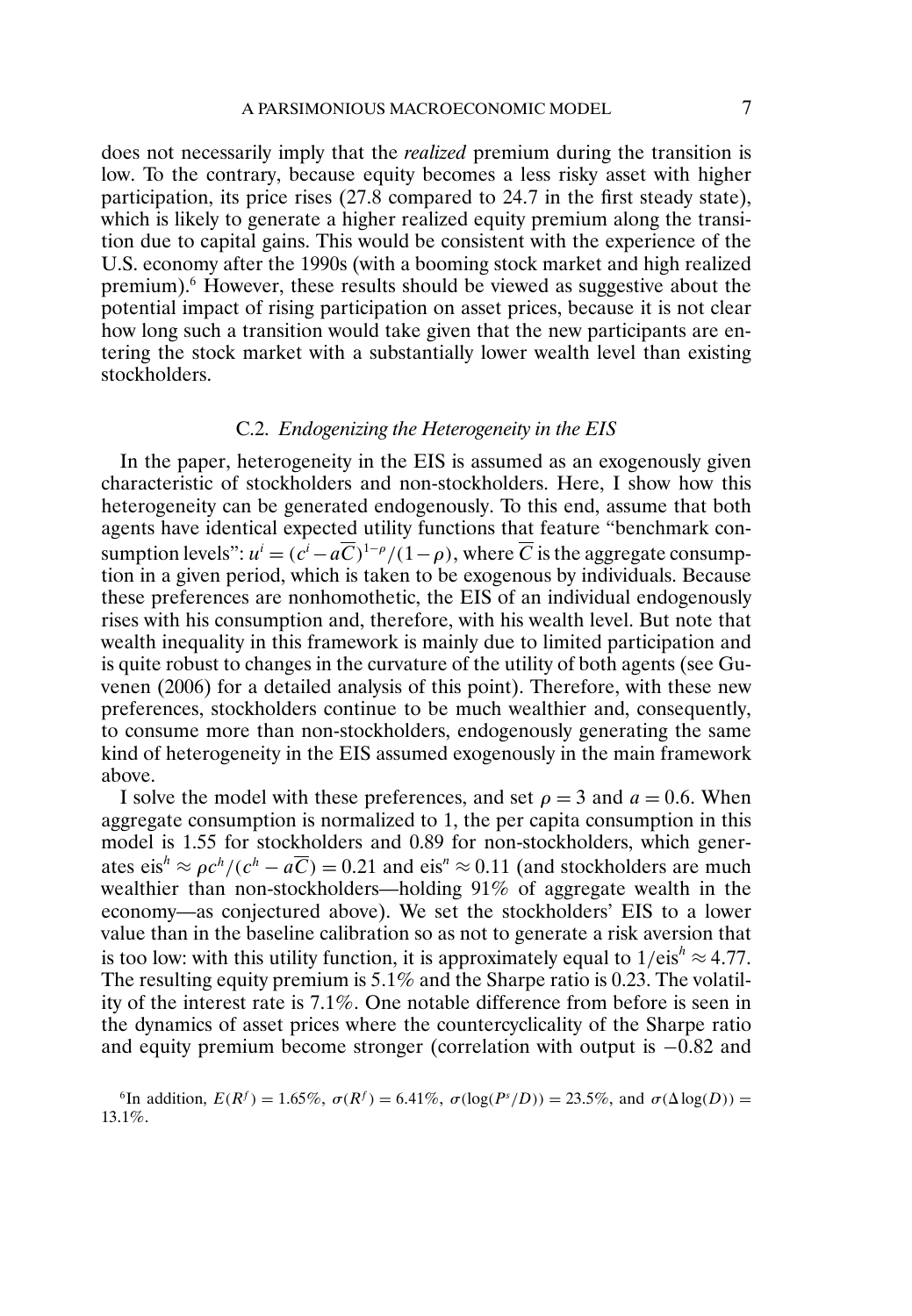#### TABLE SII

|                |                          | Cross-Correlation With Output |                                                              |  |  |  |  |  |
|----------------|--------------------------|-------------------------------|--------------------------------------------------------------|--|--|--|--|--|
| Case:          | $E_t(R_{t+1}^s - R_t^f)$ | $\sigma_t(R_{t+1}^s - R_t^f)$ | $\frac{E_t(R_{t+1}^s - R_t^f)}{\sigma_t(R_{t+1}^s - R_t^f)}$ |  |  |  |  |  |
|                | $-0.36$                  | $-0.20$                       | $-0.32$                                                      |  |  |  |  |  |
| 2              | $-0.62$                  | $-0.51$                       | $-0.55$                                                      |  |  |  |  |  |
| 3              | $-0.21$                  | $-0.26$                       | $-0.19$                                                      |  |  |  |  |  |
| $\overline{4}$ | $-0.51$                  | $-0.58$                       | $-0.40$                                                      |  |  |  |  |  |
| 5              | $-0.47$                  | $-0.52$                       | $-0.36$                                                      |  |  |  |  |  |
| 6              | $-0.82$                  | $-0.40$                       | $-0.91$                                                      |  |  |  |  |  |

#### COUNTERPART OF FIGURE 2: CYCLICAL BEHAVIOR OF CONDITIONAL MOMENTS OF EQUITY PREMIUM

−0.90, respectively), which is due to the fact that now the risk aversion of both agents changes over the business cycle in a countercyclical fashion.7

## D. TABLES FOR THE EXTENSIONS DISCUSSED IN THE MAIN TEXT

Tables SIII–SV report the full set of statistics regarding asset price dynamics and business cycle behavior for six different parametrizations introduced as extensions in the main text. Each of the cases referred to in the tables is explained below. The paper contains more detailed descriptions of the calibration for each of these cases. The main text reports the results on asset price dynamics for the GHH model. The counterparts for the CONS and CD models are reported as Cases 1 and 2.

CASE 1: Baseline CONS model (referenced in text footnote 14).

CASE 2: Baseline CD model (referenced in text footnote 14).

CASE 3: CONS model with tight borrowing constraints (referenced in text footnote 6; no leverage; both agents' borrowing limit is set to 1 month's labor income).

CASE 4: CONS model with high risk aversion for non-stockholders  $(RRA<sup>h</sup> = 12$ ; Table II, fifth column; referenced in text footnote 12).

CASE 5: GHH model with high participation rate:  $\mu = 0.30$  (Section C.1) above)

CASE 6: Endogenous heterogeneity in the EIS (introduced in text footnote 7 and Section C.2 above).

<sup>7</sup>Other statistics are  $E(R^f) = 1.45\%, E(\log(P^s/D)) = 26.8, \sigma(\log(P^s/D)) = 24.8, \text{ and}$  $\sigma(\log(P<sup>s</sup>/D)) = 27.5$ . The results on asset price dynamics for the parametrizations in this section are reported in Section D below.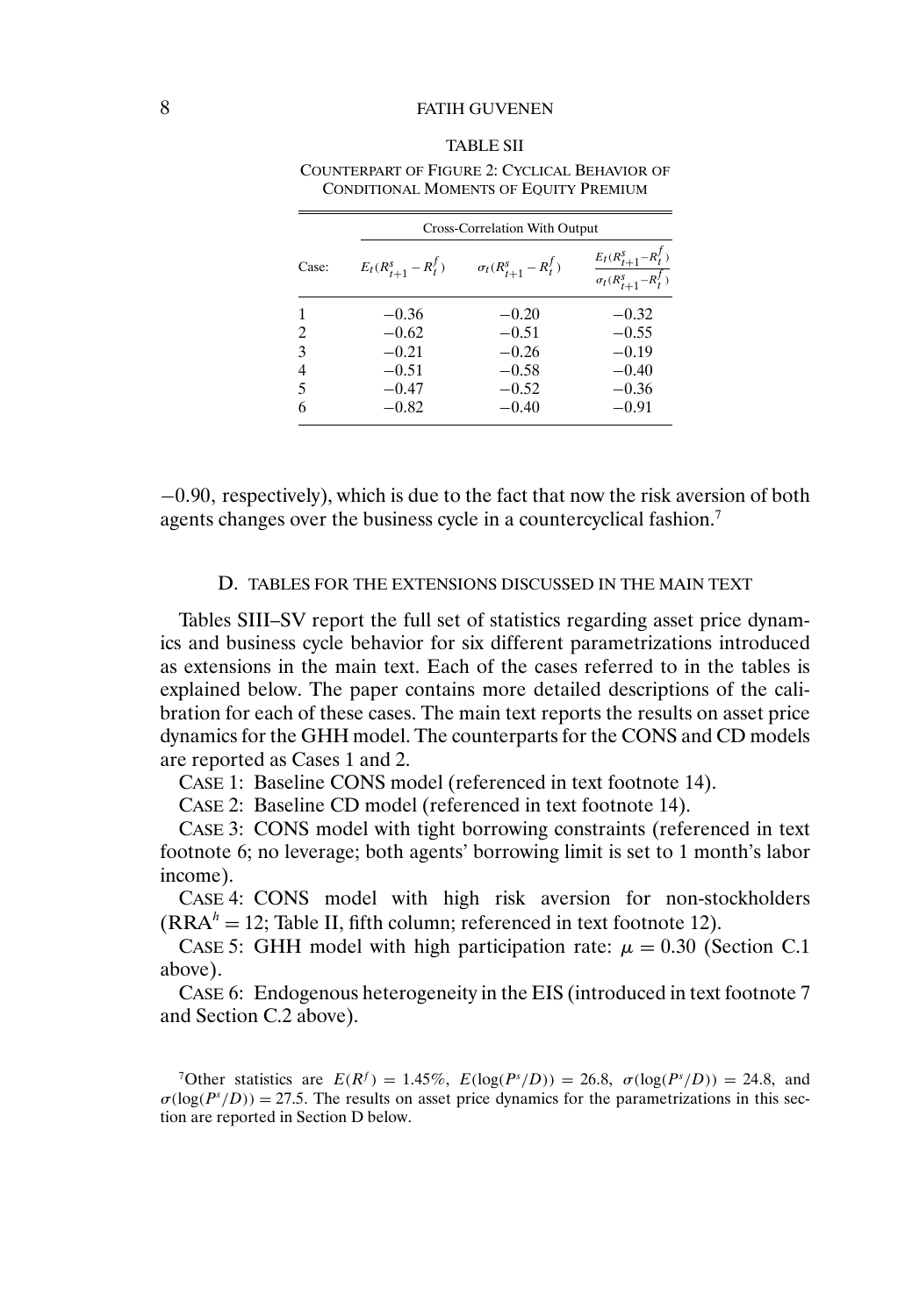# A PARSIMONIOUS MACROECONOMIC MODEL 9

## TABLE SIII

|                                                          |         | Lag (Years)     |         |         |         |  |  |  |
|----------------------------------------------------------|---------|-----------------|---------|---------|---------|--|--|--|
|                                                          | 1       | 2               | 3       | 5       | 7       |  |  |  |
|                                                          |         | Autocorrelation |         |         |         |  |  |  |
| $r^s - r^f$                                              |         |                 |         |         |         |  |  |  |
| Case 1                                                   | $-0.02$ | $-0.01$         | $-0.01$ | $-0.02$ | $-0.02$ |  |  |  |
| Case 2                                                   | $-0.02$ | $-0.01$         | $-0.01$ | $-0.02$ | $-0.02$ |  |  |  |
| Case 3                                                   | $-0.02$ | $-0.00$         | $-0.01$ | $-0.01$ | $-0.02$ |  |  |  |
| Case 4                                                   | $-0.03$ | $-0.03$         | $-0.02$ | $-0.02$ | $-0.01$ |  |  |  |
| Case 5                                                   | $-0.02$ | $-0.00$         | $-0.01$ | $-0.01$ | $-0.02$ |  |  |  |
| Case 6                                                   | $-0.03$ | $-0.03$         | $-0.02$ | $-0.02$ | $-0.01$ |  |  |  |
| $\sum_{i=1}^{j} \rho [(r^s - r^f)_t, (r^s - r^f)_{t-i}]$ |         |                 |         |         |         |  |  |  |
| Case 1                                                   | $-0.02$ | $-0.03$         | $-0.04$ | $-0.07$ | $-0.10$ |  |  |  |
| Case 2                                                   | $-0.02$ | $-0.03$         | $-0.04$ | $-0.07$ | $-0.09$ |  |  |  |
| Case 3                                                   | $-0.02$ | $-0.02$         | $-0.03$ | $-0.05$ | $-0.08$ |  |  |  |
| Case 4                                                   | $-0.03$ | $-0.06$         | $-0.08$ | $-0.12$ | $-0.14$ |  |  |  |
| Case 5                                                   | $-0.02$ | $-0.02$         | $-0.03$ | $-0.05$ | $-0.08$ |  |  |  |
| Case 6                                                   | $-0.03$ | $-0.06$         | $-0.08$ | $-0.14$ | $-0.17$ |  |  |  |

## COUNTERPART OF TABLE IV: AUTOCORRELATION STRUCTURE OF KEY FINANCIAL VARIABLES

TABLE SIV

COUNTERPART OF TABLE V: LONG-HORIZON REGRESSIONS ON PRICE–DIVIDEND RATIO

|               |       | $R^2$ Values             |      |      |                |      |      |  |
|---------------|-------|--------------------------|------|------|----------------|------|------|--|
| Horizon $(k)$ | Case: | 1                        | 2    | 3    | $\overline{4}$ | 5    | 6    |  |
|               |       | A. Stock Returns         |      |      |                |      |      |  |
| 1             |       | 0.13                     | 0.09 | 0.10 | 0.09           | 0.10 | 0.07 |  |
| 3             |       | 0.23                     | 0.22 | 0.18 | 0.21           | 0.22 | 0.18 |  |
| 5             |       | 0.31                     | 0.26 | 0.25 | 0.28           | 0.30 | 0.23 |  |
|               |       | 0.35                     | 0.32 | 0.30 | 0.34           | 0.35 | 0.27 |  |
|               |       | <b>B.</b> Excess Returns |      |      |                |      |      |  |
| 1             |       | 0.03                     | 0.01 | 0.03 | 0.02           | 0.03 | 0.01 |  |
| 3             |       | 0.06                     | 0.04 | 0.05 | 0.06           | 0.06 | 0.05 |  |
| 5             |       | 0.10                     | 0.08 | 0.09 | 0.10           | 0.11 | 0.08 |  |
|               |       | 0.12                     | 0.11 | 0.10 | 0.12           | 0.13 | 0.11 |  |